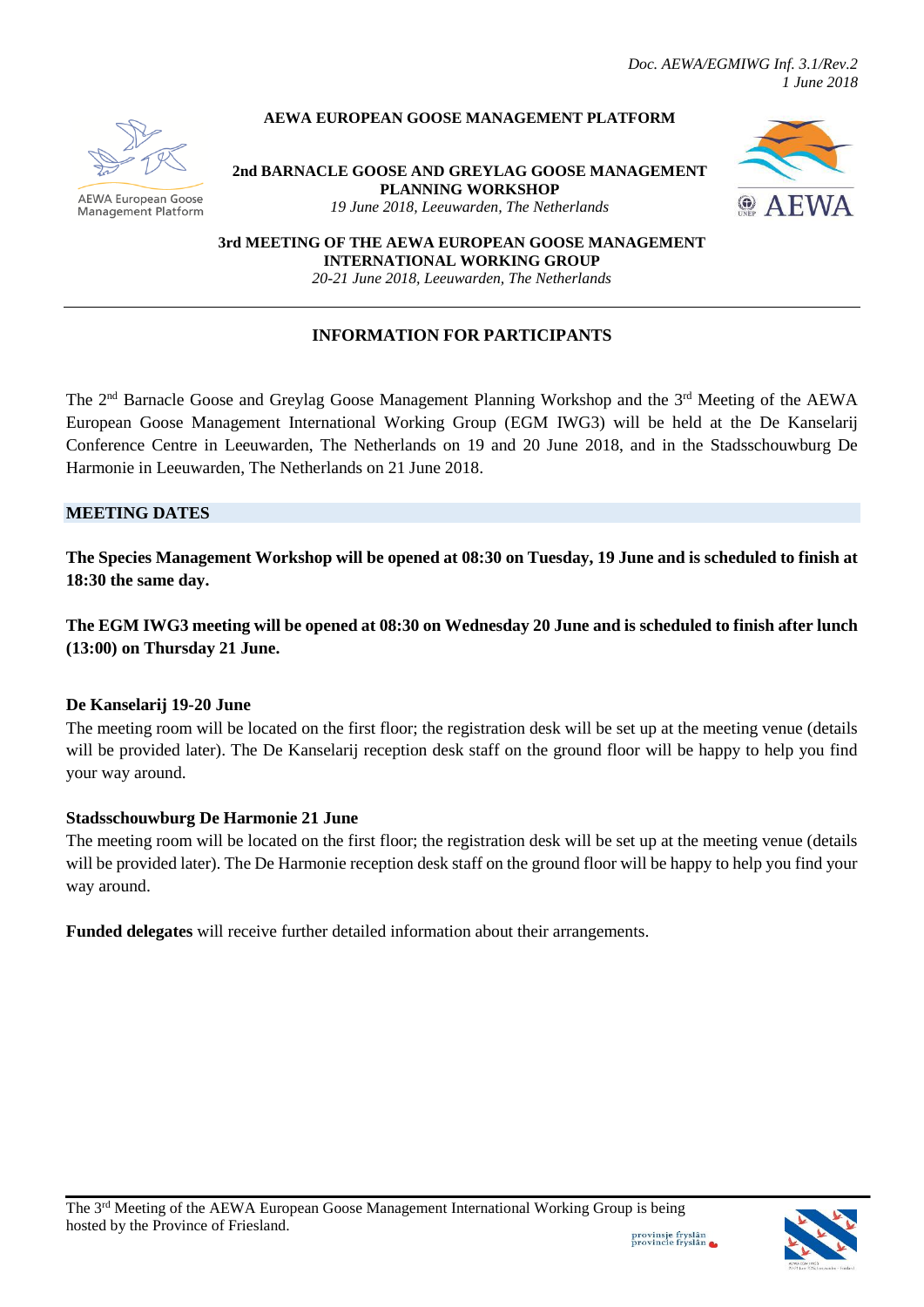## **CONTACTS**

In case of any questions or if you require any assistance, please contact the meeting organisers.

### **UNEP/AEWA Secretariat**

**Mr Sergey Dereliev**  Tel.: +49 (0) 228 815 2455 Mobile: +49 (0) 151 - 167 890 84 Email: [Sergey.dereliev@unep-aewa.org](mailto:Sergey.dereliev@unep-aewa.org)

**Ms Eva Meyers** Tel.: +49 228 815 2457 Mobile: +49 (0) 171 8385691 E-mail: [eva.meyers@unep-aewa.org](mailto:eva.meyers@unep-aewa.org)

**Ms Christina Irven** Tel.: +49 228 815 2464 Fax: +49 228 815 2450 E-mail: [christina.irven@unep-aewa.org](mailto:christina.irven@unep-aewa.org)

### **CONFERENCE VENUE**

**Province of Friesland**

**Mr Gerben Mensink** Mobile: +31 (0)6 154 887 25 E-mail: [g.mensink@fryslan.frl](mailto:g.mensink@fryslan.frl)

**Ms Lenie Postma** E-mail: [lenie.postma@fryslan.frl](file:///C:/Users/christina.irven/AppData/Local/Microsoft/Windows/INetCache/Content.Outlook/T1DPHX6R/lenie.postma@fryslan.frl)

| De Kanselarij                    | <b>Stadsschouwburg De Harmonie</b> |
|----------------------------------|------------------------------------|
| Turfmarkt 11                     | Ruiterskwartier 4                  |
| 8911 KS                          | 8911 BP                            |
| Leeuwarden                       | Leeuwarden                         |
| Tel.: $+31-58-201$ 1980          | Tel.: $+31-58-2330230$             |
| E-mail: receptie@dekanselarij.nl | Email: info@harmonie.nl            |
| http://www.dekanselarij.nl/      | https://www.harmonie.nl/           |

The city of Leeuwarden is the capital of the province of Friesland, and is located in the northern part of Holland.

Leeuwarden has population of around 122.000. The native language is Dutch but most people also speak English.

Both venues are located in the centre of Leeuwarden, about 1 km from the train station.

## **SOME SHORT INFORMATION ABOUT LEEUWARDEN**

Leeuwarden is de capital of de Province of Fryslân. It is a town filled with ancient monuments and architecture.

It is a great town when you are looking for some good shopping. It has over 400 shops and is a great place for not only high street brands, but also some great individual and artisan shops in the little roads and alleyways that are to be found just off the main shopping area. For example the Klein Kerkstraat, which was voted to be the best shopping street, not only in Friesland, but also in the whole of the Netherlands. You will find a small shop (called Priuw) with Frisian specialities in the Nieuwstraatje, which is nearby the venue De Kanselarij.

There are lots of bars and restaurants in the centre. Normally, in restaurants kitchens close at 21:00. You will find a list of restaurants attached, but of course there are more opportunities. Two well-known museums are the Frisian Museum (which recently won the audience prize of the Global Fine Art Award) and the Nature Museum. One of the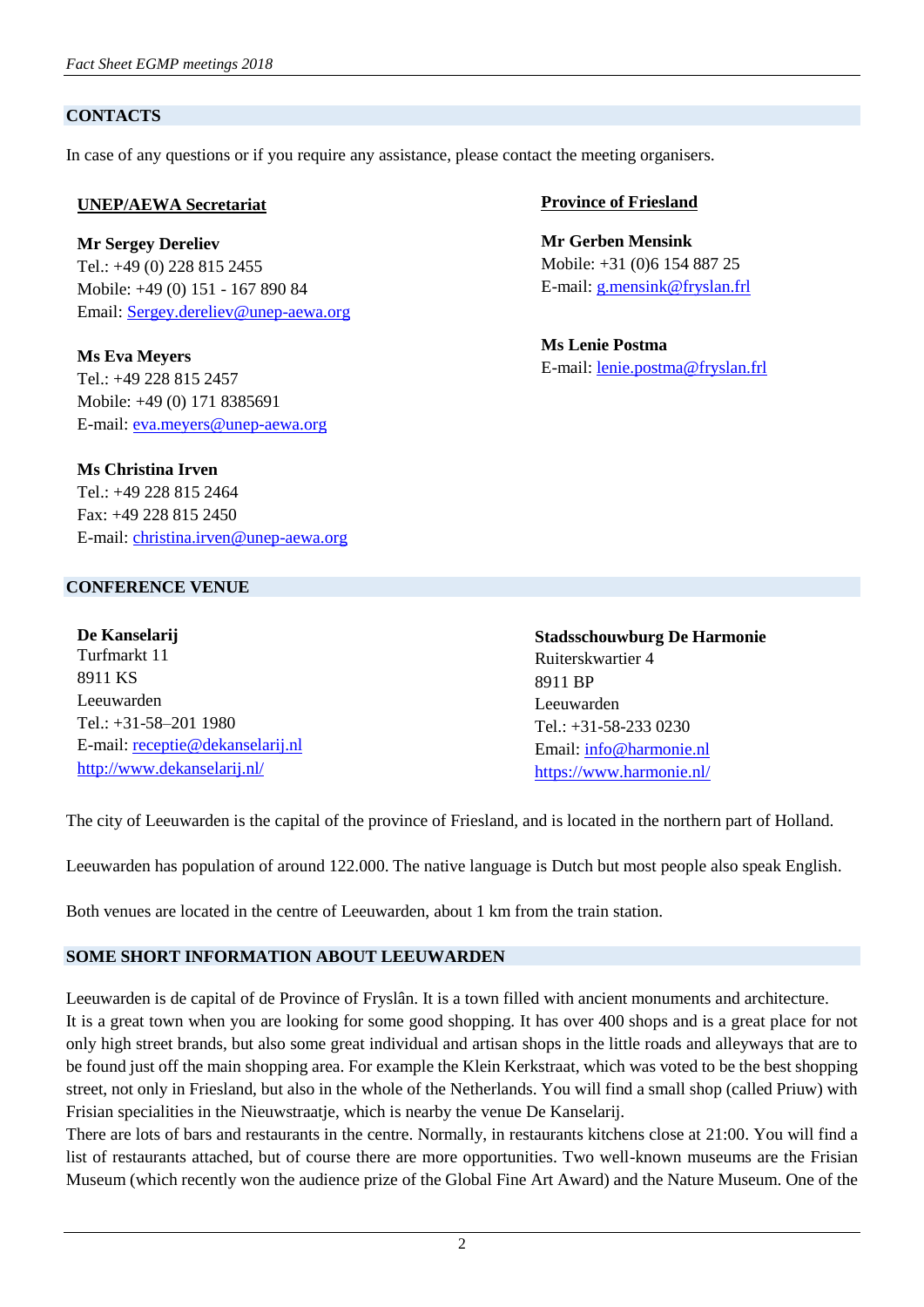most famous sights in Leeuwarden is the Oldehove, an old tower made of bricks. The building was never completed because the marshy ground caused it to subside and take on a definite lean. The Dutch Tower of Pisa. If you climb the tower you can get a wonderful uninterrupted view of the local countryside. Another place to mention here is the Blokhuispoort. This building used to be a prison but is now a lively cultural center. There was a prison in this location as early as the year 1500. In the end, the Blokhuispoort ('Blokhuis gate') served as a penitentiary until 2007. You can stroll past the building and experience the rich history of the old prison. If you want to enjoy a bite or a drink, you can go to the restaurant Proefverlof in the Blokhuispoort and also have a look at the small shops and ateliers inside.

But there are more things to see, like the Dutch Ceramic Museum, The Waag of the Great Church of the Jacobins. You will find information about these attractions and much more in the cityguide and the citymap of Leeuwarden. These will be handed over to you at the registration on the first morning of the meeting.



The conference venue De Kanselarij is located 1,2 km from the main train station. From the train station cross the street and walk down Stationsweg and turn left into Zuiderplein. Cross the first bridge and continue on the Nieuweweg, keeping the canal on your right hand. Turn left into the Blokhuisplein and walk straight on. The street will become Druifstreek and then Tweebaksmarkt and Turfmarkt, at which point you will find De Kanselarij on the right hand side (see detailed map below).

The conference venue De Harmonie is located 1 km from the main train station. From the train station cross the street and walk through the park to the Sophialaan. Cross the bridge and walk straight on into the Prins Hendrikstraat. The street will become Wilhelminaplein (with a square on your right side). Turn left into the Ruiterskwartier. After 150 meters you will find De Harmonie on your left side.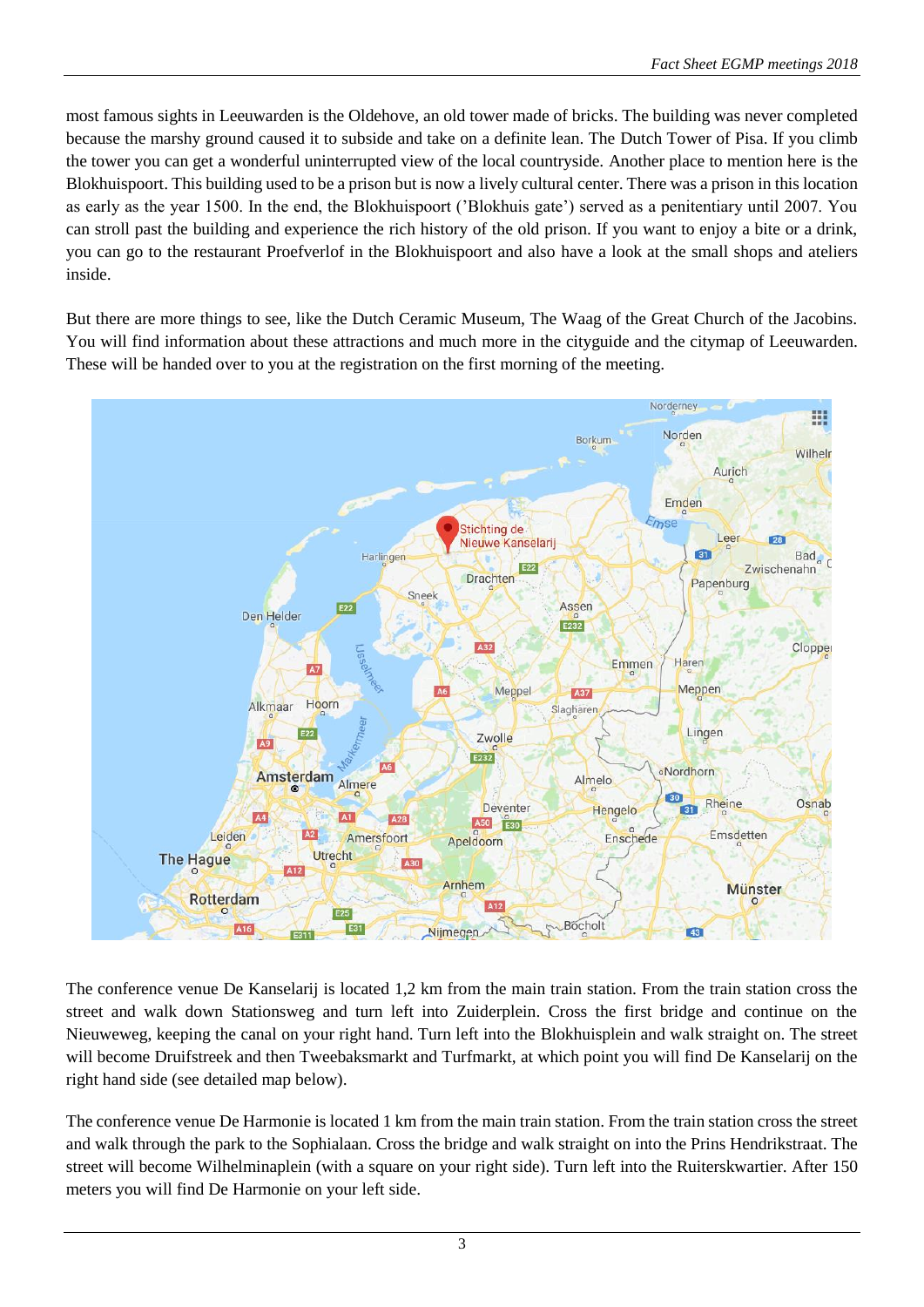

## **PRE-REGISTRATION**

Please pre-register under the following links as soon as possible:

## **2 nd Barnacle Goose and Greylag Goose Management Planning Workshop, 19 June 2018**

[https://meetings.unep-aewa.org/meetings/SMP\\_WS2/registration](https://meetings.unep-aewa.org/meetings/SMP_WS2/registration)

#### **3 rd Meeting of the European Goose Management International Working Group, 20-21 June 2018**

<https://meetings.unep-aewa.org/meetings/EGMP3/registration>

The pre-registration deadline is **25 May 2017.**

## **HOTELS**

Please note, that no hotel rooms have been blocked for the duration of the meeting and that **both funded and nonfunded delegates are kindly requested to make their own hotel reservations.** 

**We would like to urge you to make your hotel reservation as soon as possible; In addition to the tourist season, Leeuwarden has been nominated European Capital of Culture 2018, attracting an increased number of visitors to the city, so hotels will fill up quickly.**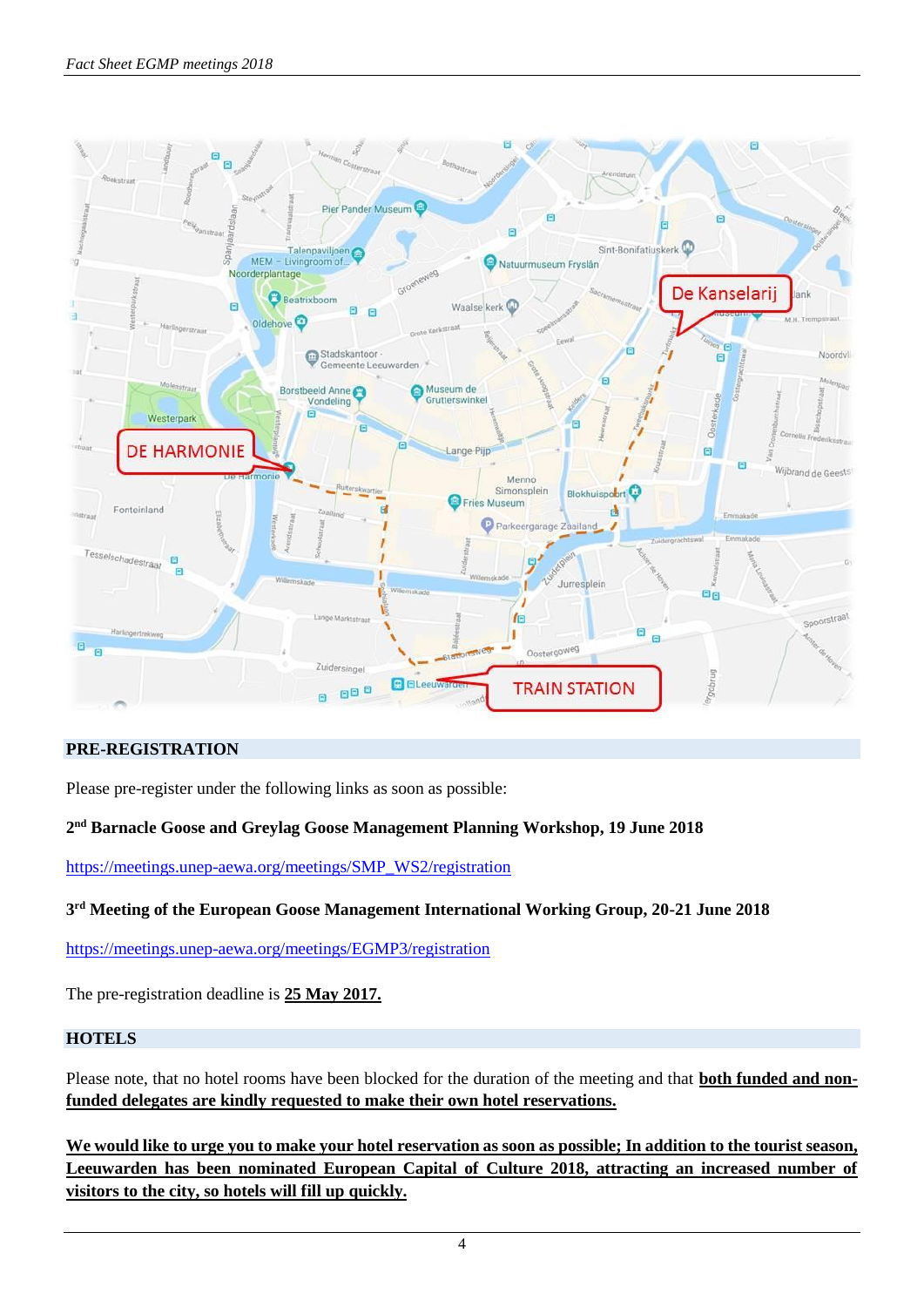**Please also view the list of hotels in which provisional reservations are held to help your booking. The document is also found on the website separately (**[EGM IWG 3 meeting website](http://www.unep-aewa.org/en/meeting/3rd-meeting-aewa-european-goose-management-international-working-group-egm-iwg3)**).**

# **TRAVEL AND TRANSPORT TO AND FROM LEEUWARDEN**

Travel will be to Amsterdam Airport (Schiphol) [\(https://www.schiphol.nl/en/\)](https://www.schiphol.nl/en/) and onwards to Leeuwarden by train.

From the airport you can take a train to Leeuwarden running twice per hour. One is a direct connection and at the other requires a change in the city of Zwolle (the connecting train is on the same platform). You can buy train tickets at the airport. But we recommend to buy an online [train ticket from Schiphol to Leeuwarden](http://adaminfo.rgi.ticketbar.eu/en/ticketbar-amsterdam/train-from-schiphol-to-amsterdam-/) so you can get on the train immediately with your printed ticket. The average journey time from the Airport to Leeuwarden and vice versa is around 2 hours and 15 minutes.

## **By bus in Leeuwarden**

Arriva and Qbuzz provide public transport by bus in and around Leeuwarden. Information about departure times can be found at [Arriva](https://www.arriva.nl/consumers/from-door-to-door.htm) and via the [travelplanner 9292.nl](https://9292.nl/en) (also available as downloadable app). Since 1 January 2018 it is no longer possible to pay cash in the busses, only by debit card.

## **By taxi in Leeuwarden**

| $+31(0)588443656$                              |
|------------------------------------------------|
| Taxi Van Reeken (Leeuwarden) +31 (0)6 45606616 |
| $+31(0)648341269$                              |
| $+31(0)624622624$                              |
| $+31(0)611483038$                              |
| $+31(0)681725395$                              |
|                                                |

All companies mentioned above also offer transport to and from Schiphol Airport, including for small groups. Booking in advance is necessary.

# **MEALS**

On **Monday, 18 June** a **welcome reception** will take place at De Kanselarij, at 17:00, kindly hosted by the Province of Friesland.

Lunches will be provided for all participants on all meeting days (19-21 June). Lunch will be served in the venue.

Coffee and tea will be available from 08:30 onwards and refreshments will also be in the morning an afternoon during coffee breaks for all meeting days.

A **dinner**, kindly hosted by the Dutch Ministry of Agriculture, Nature and Food Quality will be offered on **Wednesday, 20 June** after the meeting.

## **VISAS**

All registered participants requiring visas will be provided with personal invitation letters as well as verbal notes to support their visa applications. Please contact the relevant Dutch Consulate to apply for a Schengen visa.

Participants experiencing any difficulties with immigration or customs upon arrival in The Netherlands should contact the meeting organisers (see contact information above). Additional information regarding visas is available in the fact sheet for funded delegates.